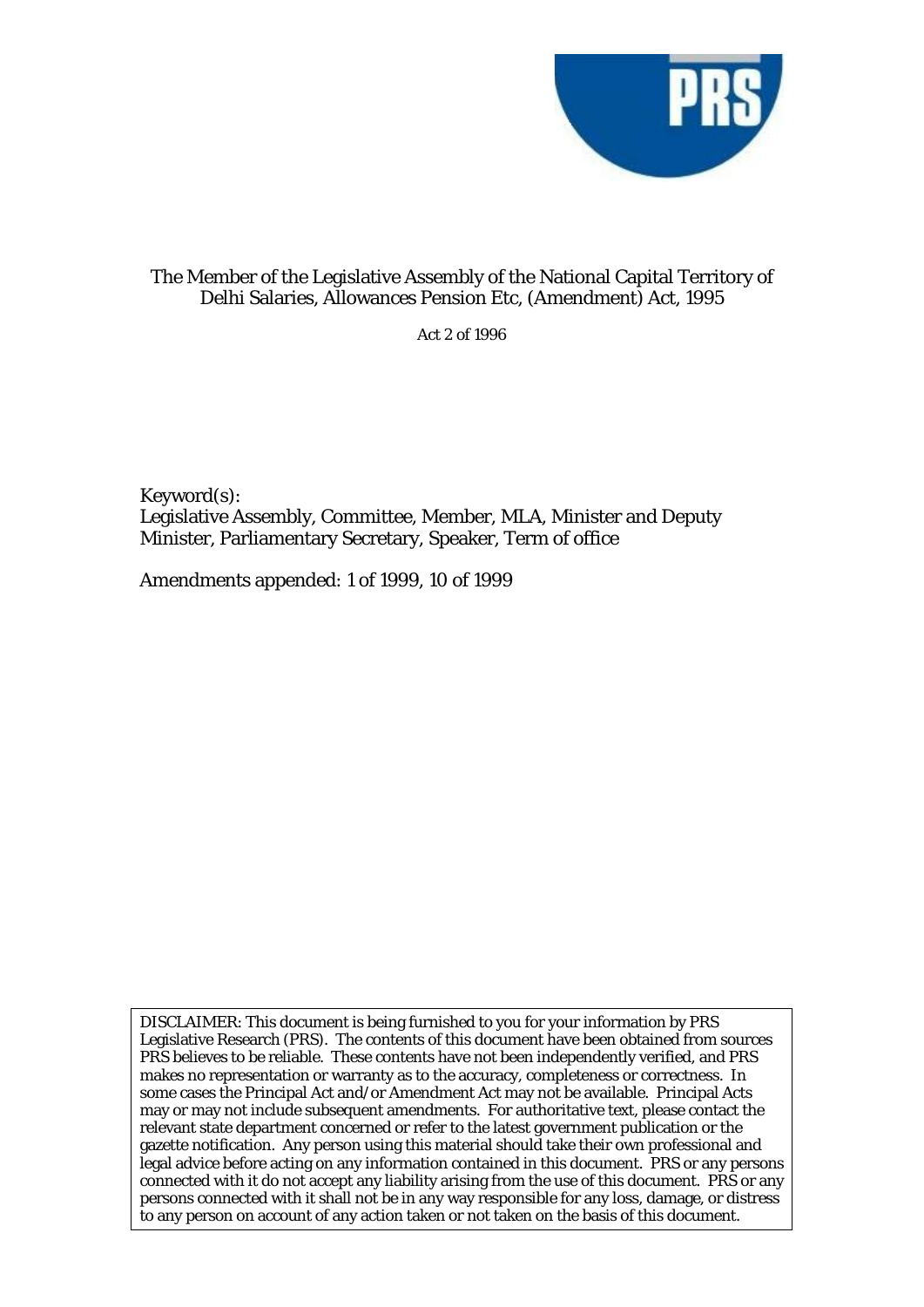DELHI GAZETTE : EXTRAORDINARY

ससों को हो या इससे चर्चिक उत्तरवर्ती सत्रों को मिलाकर हो और यदि होने से पहले सदन नियम में किसी प्रकार का संसोधन करने के लिए .<br>सहमत है ये सदन सहमत है कि नियम नहीं बनाया जाना चाहिए तो इसके बाद नियम कोवन ऐसे पायोग्नित रूप में प्रभावी होगा या प्रभावा नहों होता, चैसी चो स्पिति हो, तपापि ऐता स्नामोधन या निष्यभावित उसना नियम को प्रस्तानेत पहले किए गये को बेघता पर प्रतिकल प्रभाव के रहित होगा ।

#### DEPARTMENT OF LAW, JUSTICE & LEGIS-LATIVE AFFAIRS

#### **NOTIFICATION**

#### Delhi, the 14th March, 1996

No. F. 13(2)|96-L.A.-The following Act of Legislative Assembly received the assent of the<br>President of India ou the 7th March, 1996 and is of the hereby published for general information.

THE MEMBERS OF LEGISLATIVE ASSEMBLY THE MEMBERS OF LEOISLATIVE ASSEMBLY<br>OF THE NATIONAL CAPITAL TERRITORY<br>OF DELHI (SALARIES, ALLOWANCES, PENSION ETC.) (AMENDMENT) ACT, 1995 (DELHI ACT NO. 2 OF 1996)

dated 14-3-1996

#### AN

#### ACT

further to amend 'The Members of Legislative<br>Assembly of National Capital Territory of Delhi (Salaries, Allowances, Pension etc.) Act 1994<sup>1</sup>

Be it enacted by the Legislative Assembly of the National Capital Territory of Delhi in the Forty Sixth Year of the Republic of India as follows :-

- 1. Short Title and Commencement.-(1) This Act may be called The Members of Legislative Assembly of the National Capital Territory<br>of Delhi (Salaries, Allowances, Pension etc.) (Amendment) Act. 1995.
	- (2) It shall come into force on such date as the Lieutenant Governor may, by notification in the official Gazette, appoint,

2. Omission of Section 7.- In 'The Members of E. Ontasion of Section 1. In the Reinbels of<br>Legislative Assembly of the National Capital Terri-<br>tory of Delhi (Salaries, Allowances, Pension etc.)<br>Act, 1994 (Delhi Act 6 of 1995)' (hereinalter referred to as "the principal Act"), section 7 (shall be omitted.

3. Substitution of section 8 by a new section.-In the principal Act, for section 8, the following shall be substituted, namely :-

Conveyance advance-(1) A member<br>shall be entitled to a repayable advance<br>upto rupees fiffy thousand for the purchase "8. Conveyance of a conveyance.

(2) The rate of interest for the adverreferred to in sub-section (1) and the ma of recovery and interest thereon shall such as may be prescribed by the Gove ment, with the prior approval of President".

4. Insertion of new section  $11$ . In the principality Act, after section 10, the following new section  $\overline{25}$ be inserted, namely :-

"Power to make rules,--The Government minutes,"<br>by notification in the official Gazet make rules for earrying out the purposes. this Acl.

(2) Every rule made under this Act she (2) Every rule made inder this Act and be laid as soon as may be after it is made before the Legislative Assembly of Del while it is in session, which may be comprised in one session or in two successimes sessions, and if session immediately following the session the successive sessions atorcsaid, House agrees in making any modificati in the rule or the House agrees that a rule should not be made, the rules sha thereafter have effect only in such med fied form or be of no effect, as the can fication or annulment shall be withed prejudice to the validity of anything p: viously done under that rule"

संख्या एक 13 (3) / अध्यात्मा.ए. :- मान्द्रपति का दिनोक .<br>मार्च 1996 को दिनो अनुपति थे पायरत विघान समा द्वारा गर्न निन्दर्सिखित प्राधिनियम अत्र साधारण के सूचनार्य प्रकाशित किया रत है :—

राष्ट्रीय समधानी क्षेत्र दिन्ती के विधान सभा से सध्यक्ष प्र उपाध्यक्ष के पेतन एवं गर्सा (संसोधन) धधिनित्य 1995

दिल्ली प्रक्रियन संख्या ३/1995

 $14 - 3 - 19 =$ 

[एष्ट्रीय राजप्रानी क्षेत्र दिल्ली को विधान राजा द्वारा पक्षा पारिज्ञ) प्रशिविषय

भारत बणराज्य के छियासीएवें वर्ष में वह राष्ट्रीय राजधानी केंद्र दिल्ली को विघान सभा द्वारा विम्यानुसार प्रसिनियमित किया जाएगा।

) वंशिष्ठ शोपंक एवं प्रारंभ: - (1) यह प्रधिनियम राष्ट्री है राजधानी क्षेत्र दिल्ली को विद्यान एमा के घण्यक्ष एवं उपाध्यक्ष (बेउन एवं भन्ने) (क्षेत्रोधन) प्रमिनियम, 1995 सहसाएगा।

2. वह उत्तराज्यसम द्वारा सरकारी राजपत में मधिसूत्रता करते होने को सरोख से लागू होगा ।

2. पाय 6 को हटाना :- राष्ट्रीय समयानी क्षेत्र दिल्ली की विद्यत्त समा के मध्यक्ष स्रोर उपाध्यक्ष के (बेतन एवं मते) घधिनियम, 1991 (1995 का दिन्ती प्राप्रितवम) में धारा 6 को हटाया जाएगा।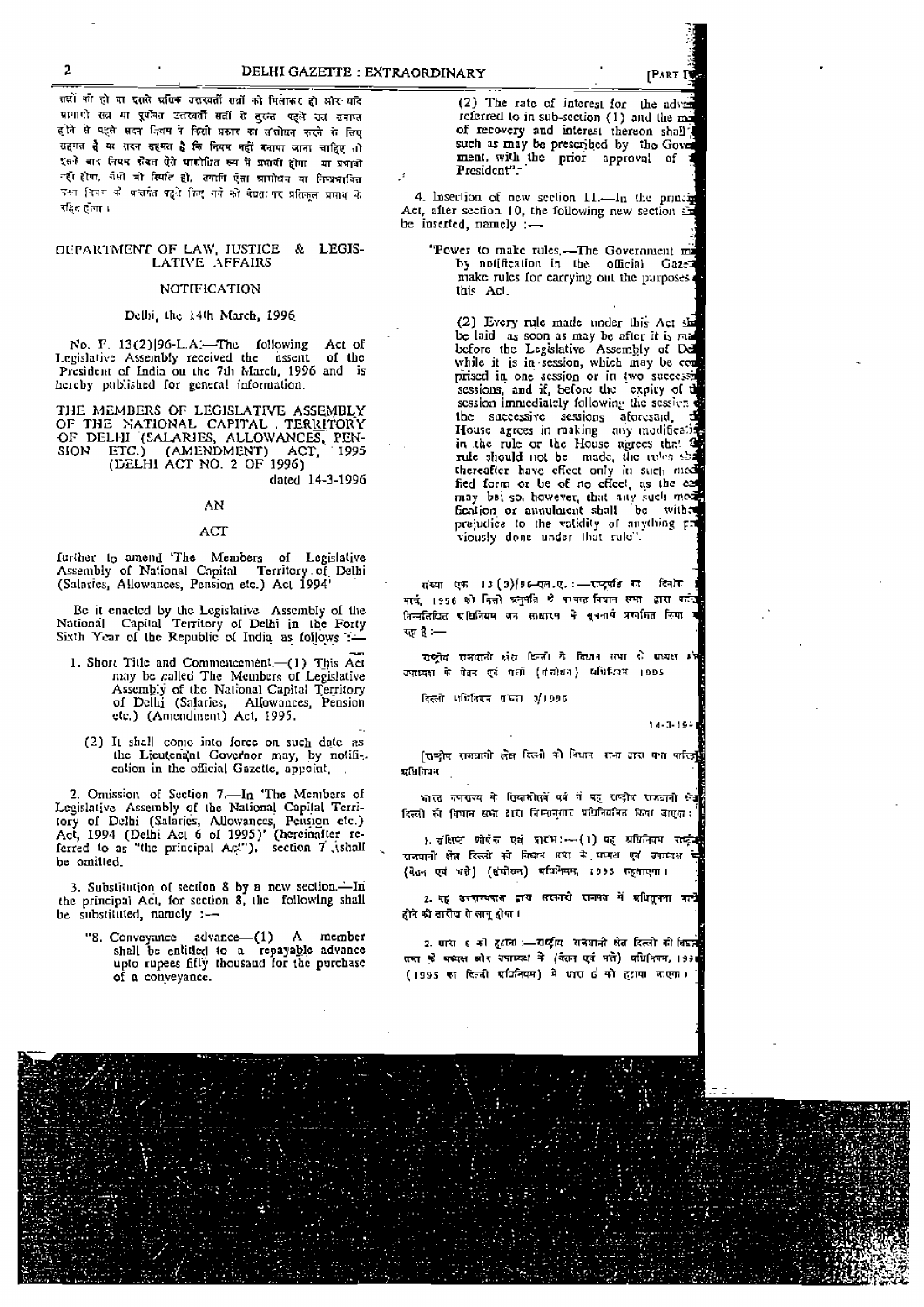#### DELHI GAZETTE: EXTRAORDINARY

### विधि, न्याय एवं विधायी कार्य विभाग

#### अधिसूचनाएं

## दिल्ली, 10 मार्च, 1999

क्रव्या फा. 14./17./94–99./विधायी कार्य./65.---राष्ट्रपति को दिनांक 1–3–1999 को मिली अनुमति के पश्चत दिल्ली विधान सभा द्वारा ः<br><sub>विव</sub>्युनन्नलिखित अधिनियम जनसाधारण के सूचनार्थ प्रकाशित किया जा रहा है।

11स्टीय राजधानी क्षेत्र दिल्ली को विधान सभा के सदस्यों का (वेतन, भत्ते, पेंशन इत्यादि)(दूसरा संशोधन) अधिनियम, 1998।

J.

(दिल्ली अधिनियम संख्या: 1, 1999)

# एक

## अधिनियम

.<br>राष्ट्रीय राजधानी क्षेत्र दिल्ली को विधान सभा के सदस्यों का (वेतन, भन्ते, पेंशन इत्यादि) अधिनियम, 1994 में आगे संशोधन के लिए

... इसे भारतीय गणतंत्र के उन्नचासवें वर्ष में राष्ट्रीय राजधानी क्षेत्र दिल्ली की विधान सभा द्वारा निम्नानुसार अधिनियमित किया जाएगा :--

1. संक्षिप्त शीर्षक एवं प्रारंभ :—(1) यह अधिनियम राष्ट्रीय राजधानी क्षेत्र दिल्ली की विधान सभा सदस्यों (बेतन, भत्ते, पेंशन इत्यादि) (दूसरा तंशाधन) अधिनियम, 1998 कहलाएगा।

(2) यह सरकारी राजपत्र में इसके प्रकाशन की तिथि से प्रभावी होगा।

2. नई धारा 6 (क) का सन्निषेश :- राष्ट्रीय राजधानी क्षेत्र दिल्ली को विधान सभा सदस्यों का (वेतन, भत्ते, मेंशन इत्यादि) अधिनियम, 1994 (1995 का दिल्ली अधिनियम 6) में धारा 6 के पश्चात् निम्नलिखित नई धारा जोड़ी जाएगी, अर्थात्

''ઠक रेल यात्रा :—विधान सभा का सदस्य स्वयं या अपने साथ एक व्यक्ति को लेकर एक वित्त वर्ष में भारत में किसी भी स्थान को कितनी भी क्रज़एं करने के लिए रेल यात्रा कृपत पुस्तिका। पाने का हकदार होगा।

्वशर्ते कि कपन पुस्तिका के खर्च की सीमा यह होगी कि यह खर्च एक वित्त वर्ष में दिल्ली से कन्या कुमारी के बीच एकल वातानकलित दो यान ...<br>बार्श के चार गुना किराए से अधिक न हो ।''

#### DEPARTMENT OF LAW, JUSTICE & LEGISLATIVE AFFAIRS

#### **NOTIFICATIONS**

#### Delhi, the 10th March, 1999

No. F. 14/17/94—99/L.A./65.—The following Act of the Legislative Assembly received the assent of the President on 3.1999 and is hereby published for general information.

The Members of legislative assembly of the National Capital Territory of Delhi (Salaries, Allowances, Pension, etc.) (Second Amendment) Act, 1998.

#### (Delhi Act No. 1 of 1999)

## **AN**

#### ACT

Further to amend the Members of legislative assembly of the National Capital Territory of Delhi (Salaries, Allowances,  $\cos 6\theta$ , etc.) Act. 1994.

Be it enacted by the Legislative assembly of the National Capital Territory of Delhi in the Forty-ninth year of Republic If India as follows :-

1. Short title and commencement.—(1) This Act may be called the Members of Legislative Assembly of the National what Territory of Delhi (Salaries, Allowances, Pension, etc.) (Second Amendment) Act, 1998.

(2) It shall come into force on the date of its publication in the official Gazette.

 $5199-$ 

2. Insertion of new section 6A. - In the members of Legislative Assembly of the National Capital Territory of Delhi Salaries, Allowances, Pension, etc.) Act, 1994 (Delhi Act 6 of 1995), after section 6, the following new section shall be inscried, namely :-

"6A—Railway Travel—A member shall be entitled to rail travel coupon books in the form as may be prescribed for self or with a person accompanying the member to travel any number of times to any place in India during a financial year;

Provided that the money value of the coupon books used shall not exceed four times the fare of a single air-conditioned ©ber journey between Delhi and Kanya Kumari in a financial year."

Printed by the Manager, Govt. of India Press, Ring Road, Mayapuri, New Delhi-110064 and Published by the Controller of Publications, Defni-110054